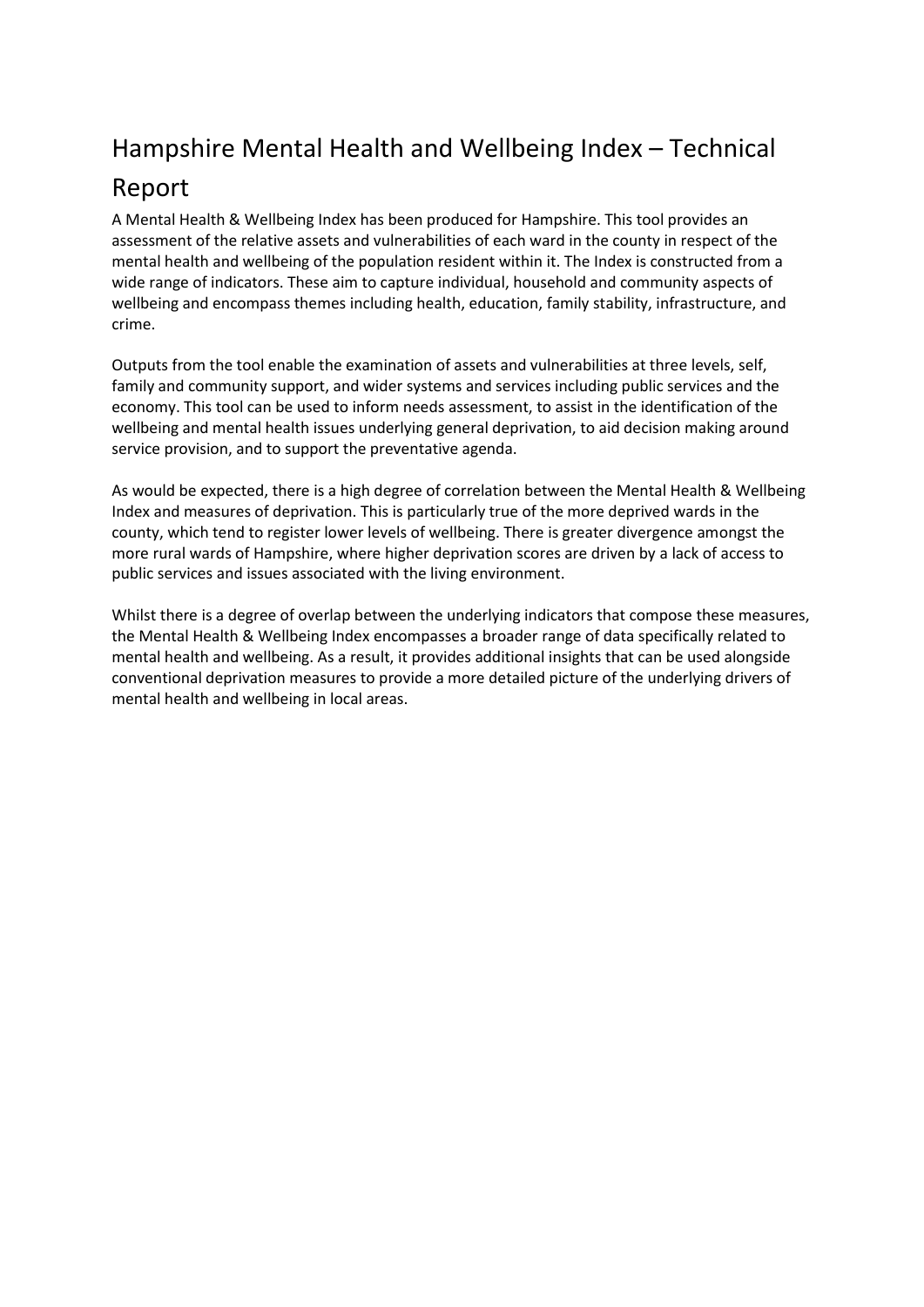## **Self domain**

## **Education**

### **Attainment: Key Stage 4 pupils**

% of pupils achieving 5+ A\*-C GCSEs (including English and Maths) at the end of Key Stage 4, 2014 Source: HCC Education, Data and Information Team, DFE published results KS4

#### **Attainment: Early years foundation stage pupils**

% of pupils achieving a good level of development at early years foundation stage, 2014 Source: HCC Education, Data and Information Team, DFE published results KS4

### **Qualification levels in the adult population: Level 2**

% persons (aged 16+) with a Level 2 qualification (or higher), 2011 Level 2 qualifications include 5+ O Level (Passes) / CSEs (Grade 1) / GCSEs (Grades A\*-C), School Certificate, 1 A Level/2-3 AS Levels/VCEs, Intermediate/Higher Diploma, NVQ Level 2, Intermediate GNVQ, City and Guilds Craft, BTEC First/General Diploma, RSA Diploma Source: Census.

#### **Qualifications in the adult population: Level 4**

% persons (aged 16+) with a Level 4 qualification (or higher), 2011 Level 4 qualifications include a degree (for example BA, BSc), higher degree (for example MA, PhD, PGCE), NVQ Level 4-5, HNC, HND, RSA Higher Diploma, BTEC Higher level, Foundation degree (NI), professional qualifications (for example teaching, nursing, accountancy) Source: Census

#### **Qualifications in the adult population: No qualifications \***

% persons (aged 16+) with no qualifications, 2011 Source: Census

#### **Education, skills and training IMD domain\***

Source: IMD 2015, Ministry of Housing, Communities & Local Government

\*Denotes indicators where the polarity has been reversed (i.e. high values are associated with poor wellbeing)

## **Distribution and summary statistics**

| www.charles in the control         |                                   |                                 |                                  |                                          |                               |                            |
|------------------------------------|-----------------------------------|---------------------------------|----------------------------------|------------------------------------------|-------------------------------|----------------------------|
| Hampshire - Education<br>subdomain | ш<br>ပ္ပ<br>$\circ$<br>Attainment | $\propto$<br>Year<br>Attainment | $\sim$<br>evel<br>Qualifications | $\overline{a}$<br>evel<br>Qualifications | None*<br>S<br>alificatio<br>ā | Education IMD <sup>*</sup> |
| <b>Attainment - GCSE</b>           | 1                                 |                                 |                                  |                                          |                               |                            |
| <b>Attainment - Year R</b>         | 0.39                              | 1                               |                                  |                                          |                               |                            |
| Qualifications - Level 2           | 0.63                              | 0.49                            | 1                                |                                          |                               |                            |
| <b>Qualifications - Level 4</b>    | 0.64                              | 0.52                            | 0.95                             | 1                                        |                               |                            |
| Qualifications - None*             | 0.55                              | 0.41                            | 0.92                             | 0.81                                     | 1                             |                            |
| <b>Education IMD*</b>              | 0.73                              | 0.53                            | 0.82                             | 0.85                                     | 0.75                          |                            |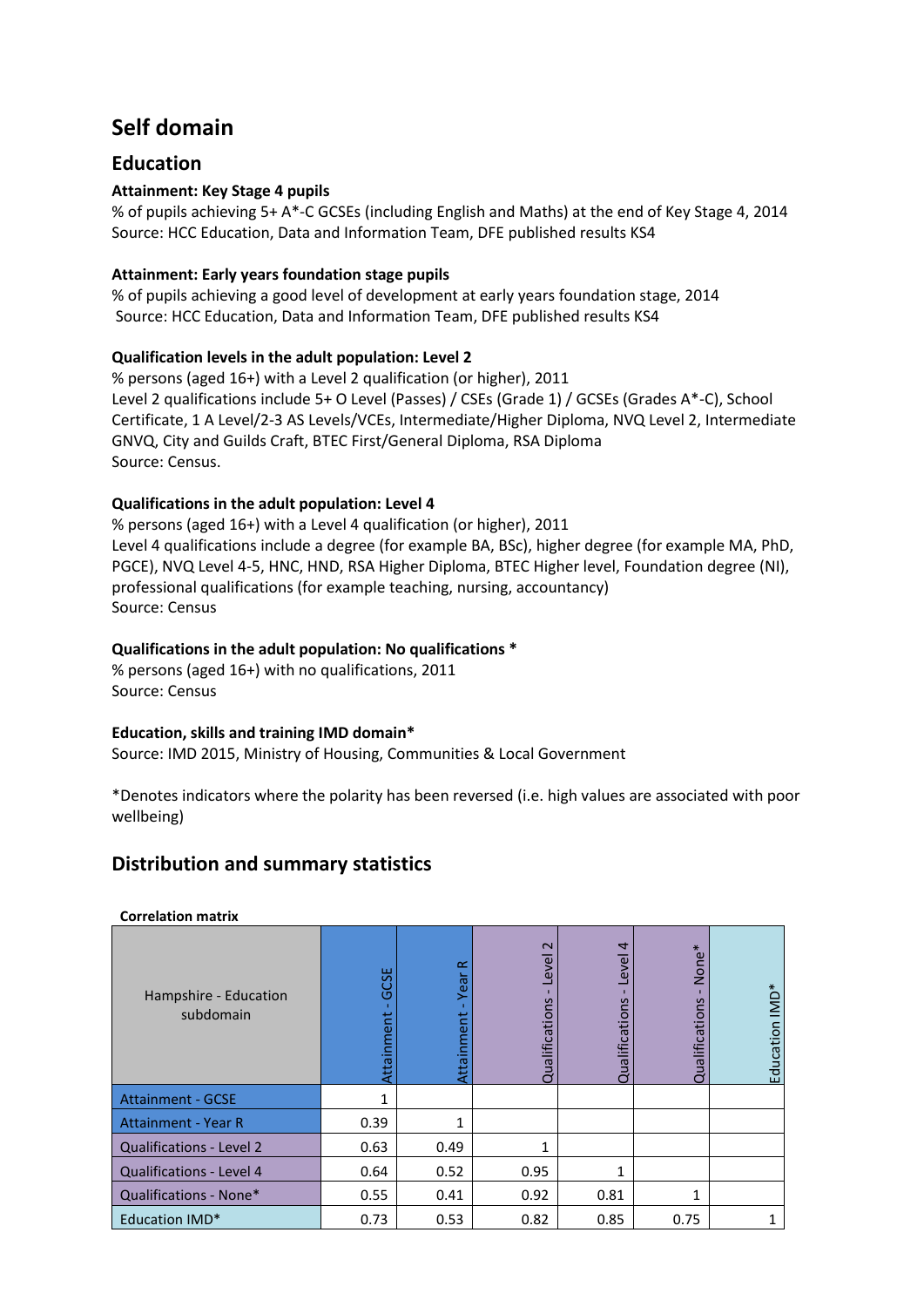

| <b>Measures of central tendency</b> |       |
|-------------------------------------|-------|
| Mean                                | 0.57  |
| Median                              | 0.60  |
|                                     |       |
| <b>Measures of range</b>            |       |
| Minimum                             | 0.04  |
| Maximum                             | 0.93  |
| Mean of bottom decile               | 0.25  |
| Mean of top decile                  | 0.81  |
| Ratio of top: bottom decile         | 3.20  |
| Slope of mid-section                | 0.002 |

## **Material wellbeing**

#### **Income**

Synthetic estimates of median household income, modelled using Mosaic Source: Mosaic

#### **Employment rate**

% (aged 16-74) in employment, 2011 Source: Census

#### **Unemployment rate: aged 16-64\***

Claimant count (%) aged 16-64, August 2016 Source: Department of Work and Pensions

### **Unemployment rate: aged 50+\***

Claimant count (%) aged 50+, August 2016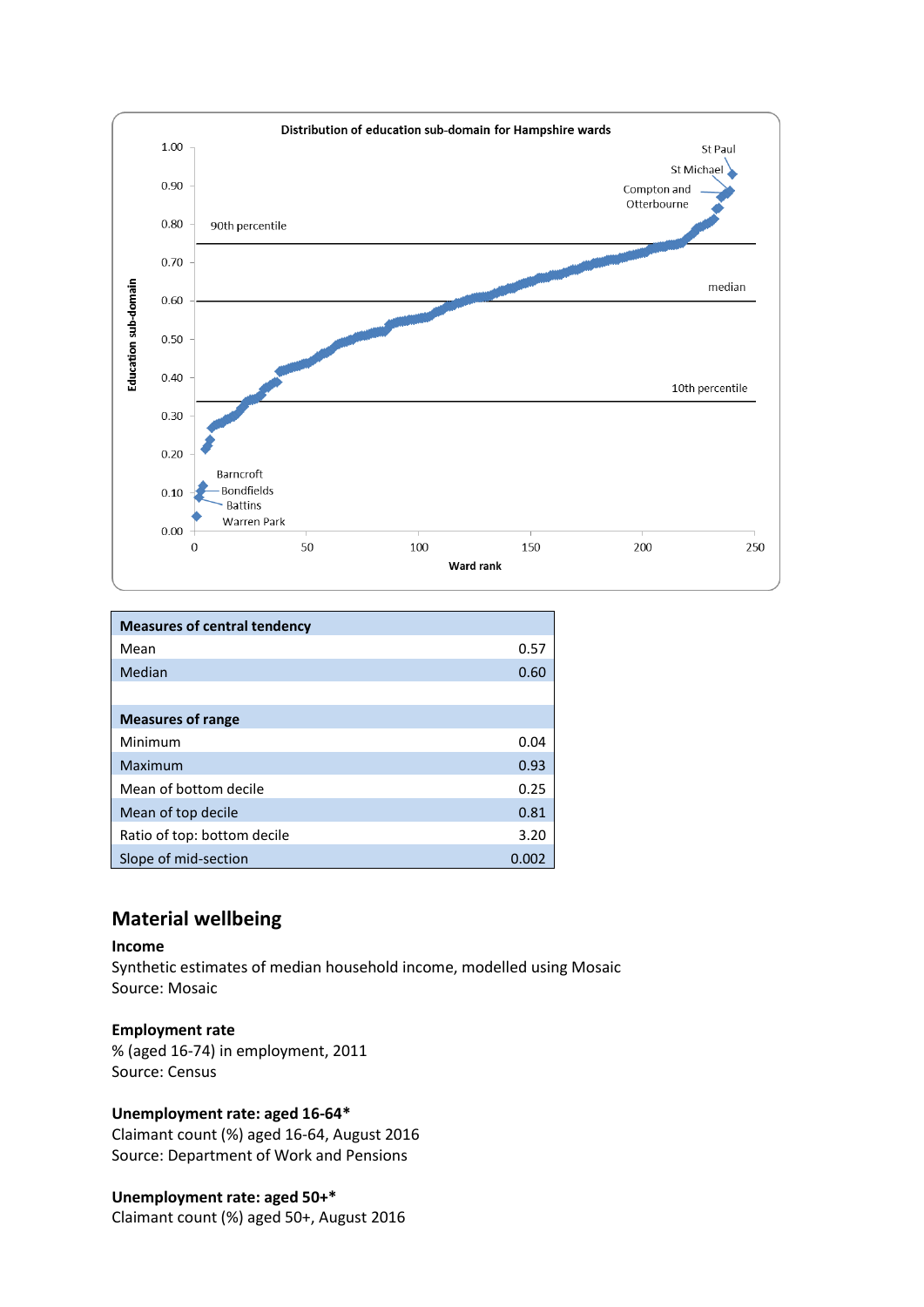Source: Department of Work and Pensions

#### **Unemployment rate: aged 18-24\***

Claimant count (%) aged 18-24, August 2016 Source: Department of Work and Pensions

#### **Working age benefits\***

% of working age (16-64) claiming benefits, August 2016 Source: Department of Work and Pensions

#### **Income deprivation: children\***

% of children affected by income deprivation (IDACI) Source: IMD 2015, Ministry of Housing, Communities & Local Government

#### **Income deprivation: older people\***

% of older people affected by income deprivation (IDAOPI)\* Source: IMD 2015, Ministry of Housing, Communities & Local Government

\*Denotes indicators where the polarity has been reversed (i.e. high values are associated with poor wellbeing)

| Hampshire: Material<br>wellbeing sub-domain     | ncome | Employment rate | age<br>Jnemployment rate<br>16-64 | Jnemployment rate: aged<br>$50+$ | aged<br>Unemployment rate:<br>$\overline{24}$<br>$\frac{8}{3}$ | benefits<br>age<br>Working | affecting children (IDAC)<br>Income deprivation | affecting older people<br>(IDAOP)<br>ncome deprivation |
|-------------------------------------------------|-------|-----------------|-----------------------------------|----------------------------------|----------------------------------------------------------------|----------------------------|-------------------------------------------------|--------------------------------------------------------|
| Income                                          | 1.00  |                 |                                   |                                  |                                                                |                            |                                                 |                                                        |
| <b>Employment rate</b>                          | 0.19  | 1.00            |                                   |                                  |                                                                |                            |                                                 |                                                        |
| Unemployment rate: age<br>16-64                 | 0.72  | 0.13            | 1.00                              |                                  |                                                                |                            |                                                 |                                                        |
| Unemployment rate:<br>aged 50+                  | 0.52  | $-0.02$         | 0.71                              | 1.00                             |                                                                |                            |                                                 |                                                        |
| Unemployment rate:<br>aged 18-24                | 0.54  | 0.08            | 0.74                              | 0.38                             | 1.00                                                           |                            |                                                 |                                                        |
| Working age benefits                            | 0.80  | 0.32            | 0.82                              | 0.59                             | 0.60                                                           | 1.00                       |                                                 |                                                        |
| Income deprivation<br>affecting children (IDAC) | 0.78  | 0.26            | 0.81                              | 0.58                             | 0.62                                                           | 0.89                       | 1.00                                            |                                                        |
| Income deprivation<br>affecting older people    |       |                 |                                   |                                  |                                                                |                            |                                                 |                                                        |
| (IDAOP)                                         | 0.53  | $-0.01$         | 0.53                              | 0.66                             | 0.35                                                           | 0.57                       | 0.54                                            | 1.00                                                   |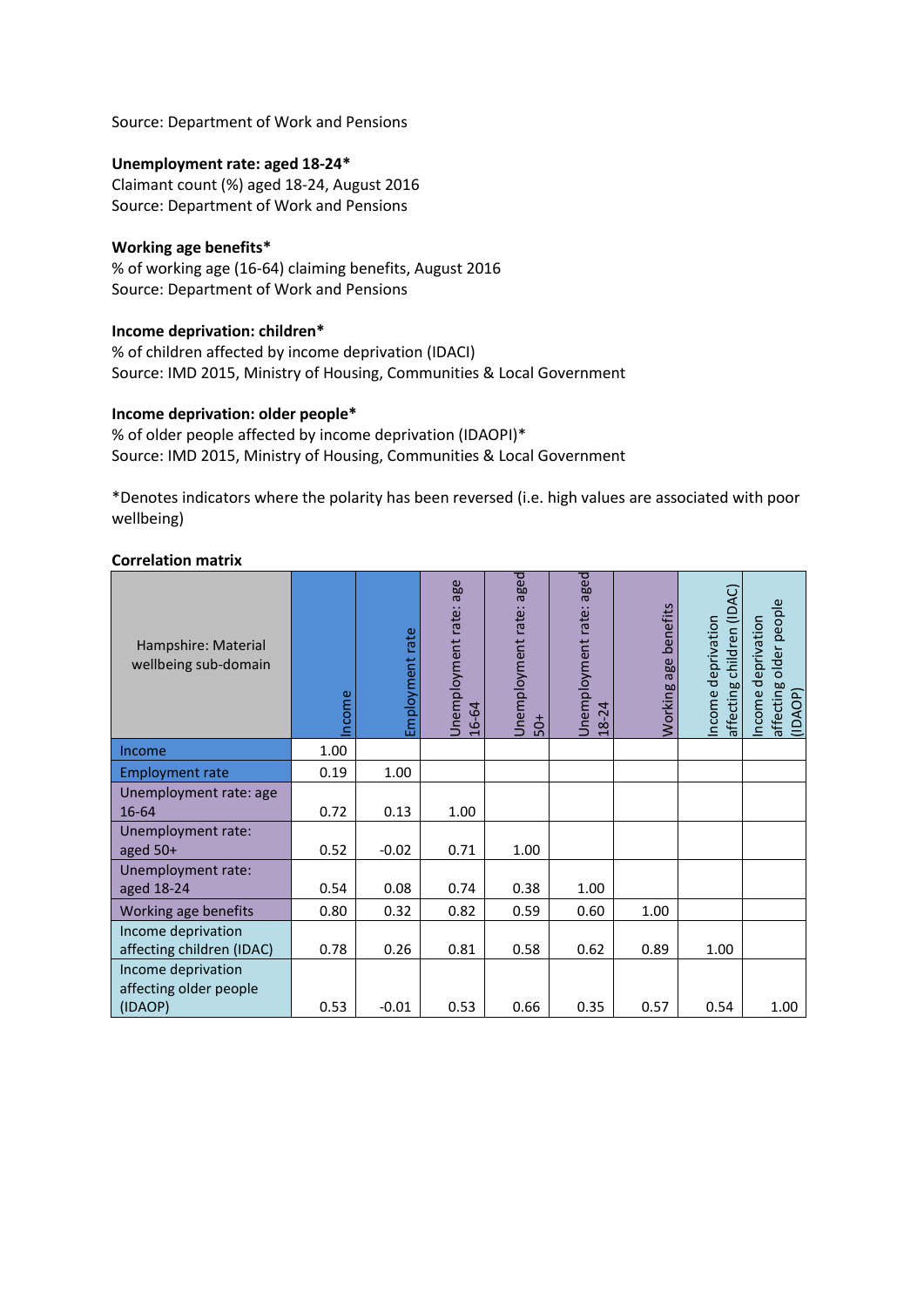

| <b>Measures of central tendency</b> |      |
|-------------------------------------|------|
| Mean                                | 0.74 |
| Median                              | 0.76 |
|                                     |      |
| <b>Measures of range</b>            |      |
| Minimum                             | 0.17 |
| Maximum                             | 0.95 |
| Mean of bottom decile               | 0.45 |
| Mean of top decile                  | 0.91 |
| Ratio of top: bottom decile         | 2.02 |
| Slope of mid-section                | 0.00 |

## **Health**

#### **Health self-assessment**

% in 'very good' or 'good' health (self-assessed), 2011 Source: Census

#### **Healthy life expectancy: At birth**

Healthy life expectancy at birth, 2011-2015 Source: HCC Small Area Population Forecasts, ONS Primary Care Mortality Database (PCMD), Census

#### **Healthy life expectancy: At 65 years**

Healthy life expectancy at 65 years, 2011-2015 Source: HCC Small Area Population Forecasts, ONS Primary Care Mortality Database (PCMD), Census

#### **Premature mortality\***

Premature mortality (all-cause, age-standardised), 2011-2015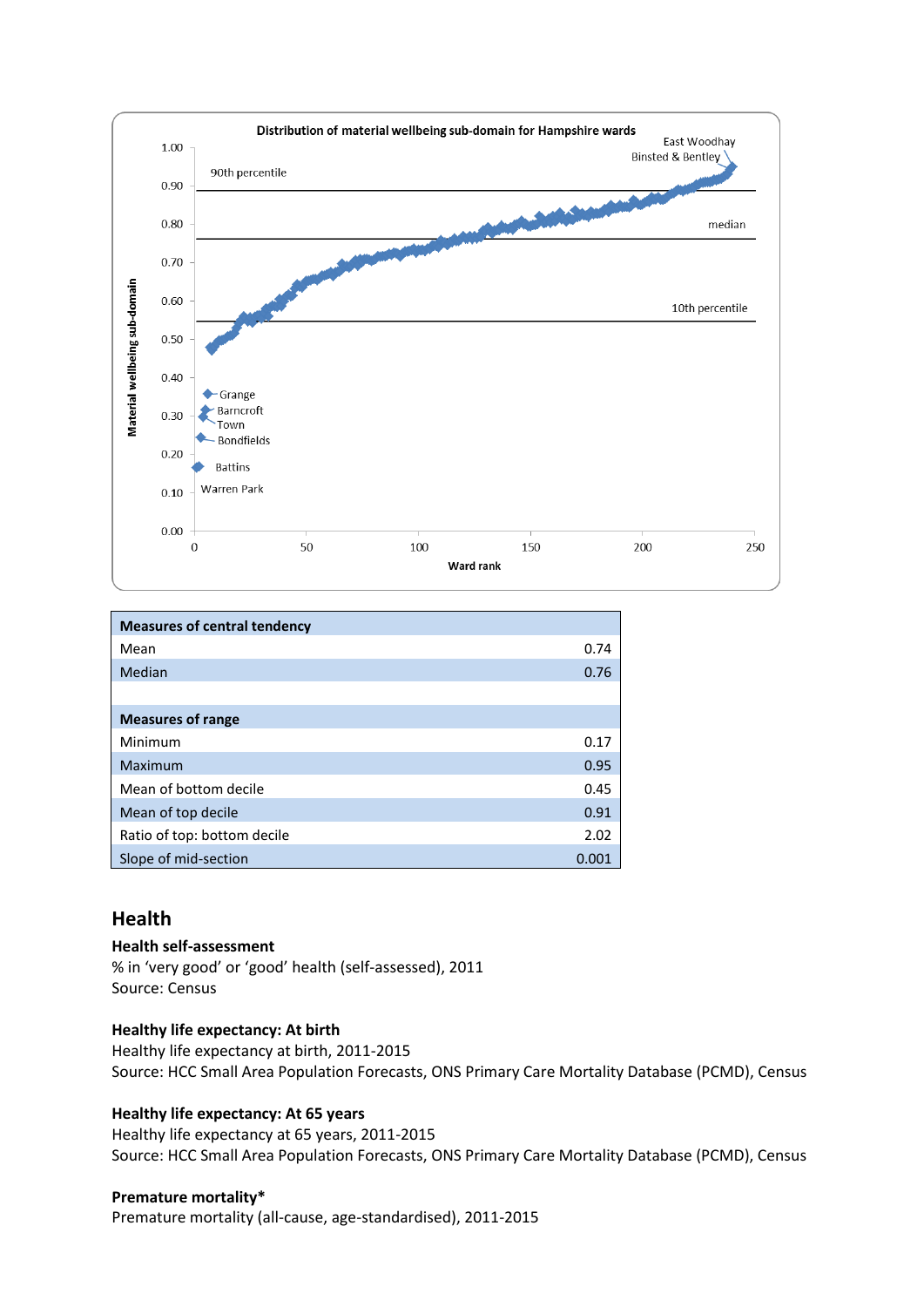Source: HCC Small Area Population Forecasts, ONS Primary Care Mortality Database (PCMD), Census

#### **Disability\***

% whose day to day activities are limited by a long term health problem or disability, 2011 Source: Census

#### **Depression\***

% with depression (based on GP-recorded level prevalence) Source: HCC Small Area Population Forecasts, Care and Health Information Analytics (CHIA)

#### **Mental health problems\***

% with mental health problems (based on GP-recorded level prevalence) Source: HCC Small Area Population Forecasts, Care and Health Information Analytics (CHIA)

#### **Hospital admissions: alcohol\***

Alcohol-related hospital admissions (all ages, age-standardised), 2014/15 to 2016/17 Source: HCC Small Area Population Forecasts, Hospital Episode Statistics (HES) NHS Digital

#### **Hospital admissions: self-harm\***

Emergency hospital admissions for self-harm (all ages, age-standardised emergency admission ratio), 2010/11 to 2014/15 Source: Mental Health and Wellbeing JSNA Profiles, Public Health England

#### **Hospital admissions: Falls\***

Emergency hospital admissions for falls (65+, age- standardised), 2012/13 to 2016/17 Source: HCC Small Area Population Forecasts, Hospital Episode Statistics (HES) NHS Digital

#### **Health IMD domain\***

Source: IMD 2015, Ministry of Housing, Communities & Local Government

| Hampshire: Health sub-domain                  | n good health | Healthy life expectancy at birth | Healthy life expectancy at 65 | Premature mortality | Disability | Depression | Mental health problems | alcohol<br>$\mathbf{r}$<br>Admissions | - self-harm<br>Admissions | Admissions - falls | Index of Multiple Deprivation 2015:<br>Health |
|-----------------------------------------------|---------------|----------------------------------|-------------------------------|---------------------|------------|------------|------------------------|---------------------------------------|---------------------------|--------------------|-----------------------------------------------|
| In good health                                | 1.00          |                                  |                               |                     |            |            |                        |                                       |                           |                    |                                               |
| Healthy life expectancy at birth              | 0.56          | 1.00                             |                               |                     |            |            |                        |                                       |                           |                    |                                               |
| Healthy life expectancy at 65                 | 0.57          | 0.79                             | 1.00                          |                     |            |            |                        |                                       |                           |                    |                                               |
| <b>Premature mortality</b>                    | 0.51          | 0.80                             | 0.67                          | 1.00                |            |            |                        |                                       |                           |                    |                                               |
| <b>Disability</b>                             | 0.95          | 0.40                             | 0.45                          | 0.34                | 1.00       |            |                        |                                       |                           |                    |                                               |
| Depression                                    | 0.15          | 0.33                             | 0.32                          | 0.33                | 0.05       | 1.00       |                        |                                       |                           |                    |                                               |
| Mental health problems                        | 0.40          | 0.56                             | 0.43                          | 0.55                | 0.34       | 0.39       | 1.00                   |                                       |                           |                    |                                               |
| Admissions - alcohol                          | 0.39          | 0.63                             | 0.51                          | 0.64                | 0.24       | 0.21       | 0.50                   | 1.00                                  |                           |                    |                                               |
| Admissions - self-harm                        | 0.46          | 0.62                             | 0.48                          | 0.63                | 0.32       | 0.30       | 0.50                   | 0.66                                  | 1.00                      |                    |                                               |
| <b>Admissions - falls</b>                     | 0.34          | 0.45                             | 0.63                          | 0.38                | 0.29       | 0.14       | 0.31                   | 0.56                                  | 0.42                      | 1.00               |                                               |
| Index of Multiple Deprivation 2015:<br>Health | 0.62          | 0.79                             | 0.67                          | 0.80                | 0.44       | 0.32       | 0.56                   | 0.72                                  | 0.77                      | 0.43               | 1.00                                          |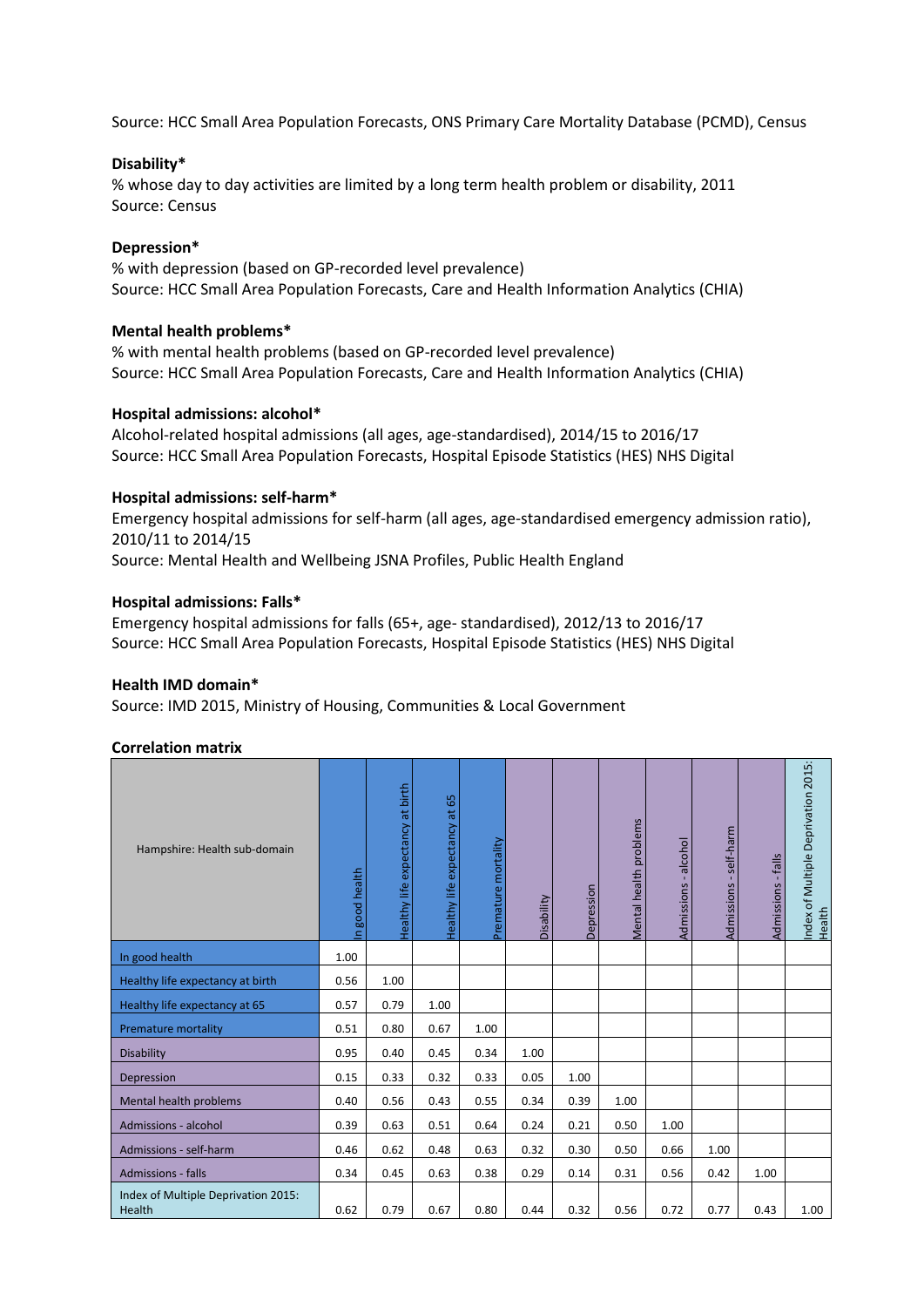

| <b>Measures of central tendency</b> |       |
|-------------------------------------|-------|
| Mean                                | 0.57  |
| Median                              | 0.58  |
|                                     |       |
| <b>Measures of range</b>            |       |
| Minimum                             | 0.15  |
| Maximum                             | 0.87  |
| Mean of bottom decile               | 0.33  |
| Mean of top decile                  | 0.77  |
| Ratio of top: bottom decile         | 2.32  |
| Slope of mid-section                | 0.001 |

## **Life satisfaction**

#### **Low 'life satisfaction'\***

Synthetic estimates of the percentage scoring 0-6 for "Overall, how satisfied are you with your life nowadays?" modelled using Acorn.

Source: ONS (Annual Population Survey), Acorn, Ministry of Housing, Communities & Local Government

#### **Low 'happy yesterday'\***

Synthetic estimates of the percentage scoring 0-6 for "Overall, how happy did you feel yesterday?" Source: ONS (Annual Population Survey), Acorn, Ministry of Housing, Communities & Local Government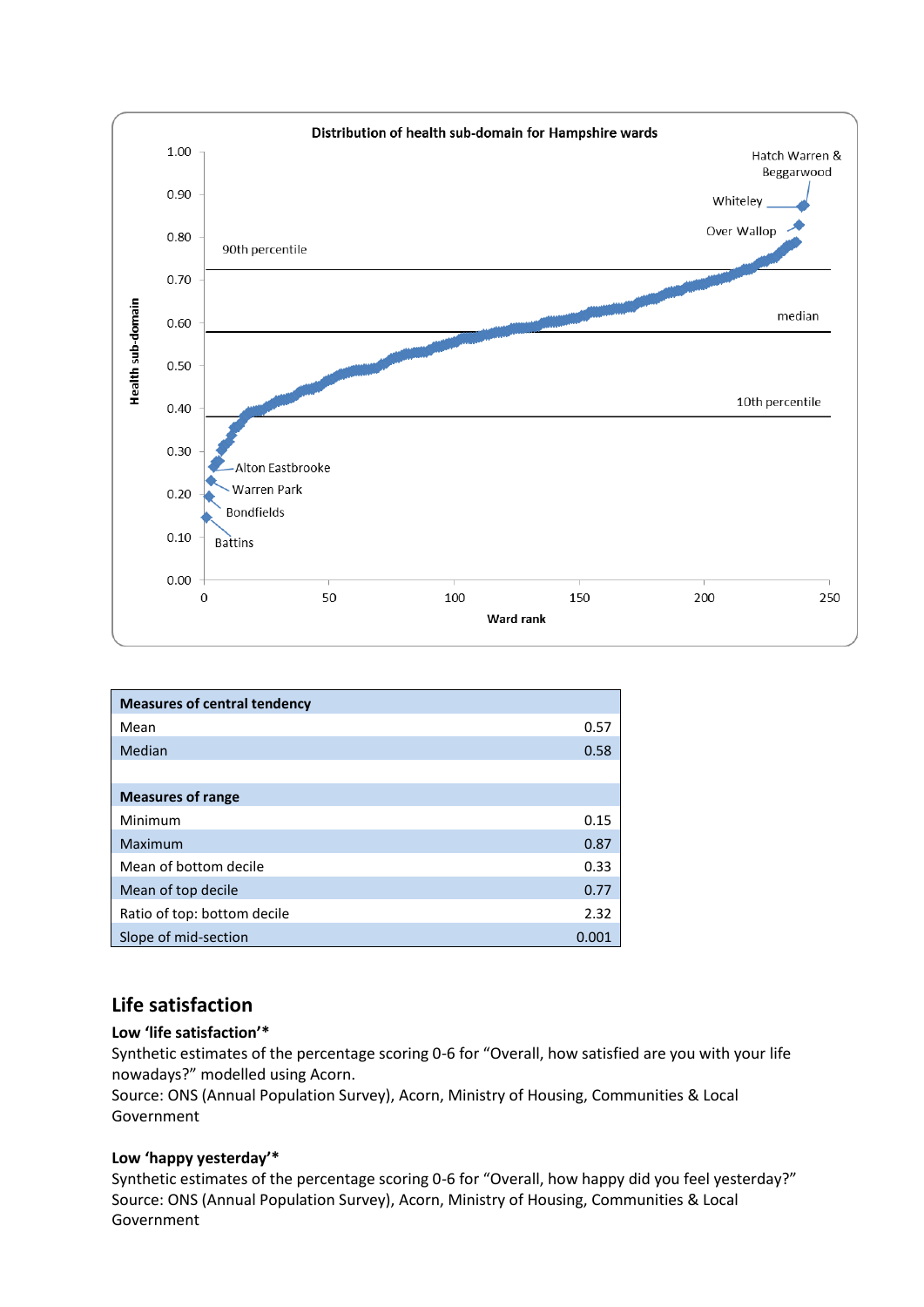#### **Low 'worthwhile'\***

Synthetic estimates of the percentage scoring 0-6 for "Overall, to what extent do you feel the things you do in your life are worthwhile?"

Source: ONS (Annual Population Survey), Acorn, Ministry of Housing, Communities & Local Government

| Hampshire: Life satisfaction<br>sub-domain | satisfaction<br>ow life | happy yesterday<br>ξ | w worthwhile |
|--------------------------------------------|-------------------------|----------------------|--------------|
| Low 'life satisfaction'                    | 1.00                    |                      |              |
| Low 'happy yesterday'                      | 0.97                    | 1.00                 |              |
| Low 'worthwhile'                           | 0.98                    | 0.97                 | 1.00         |

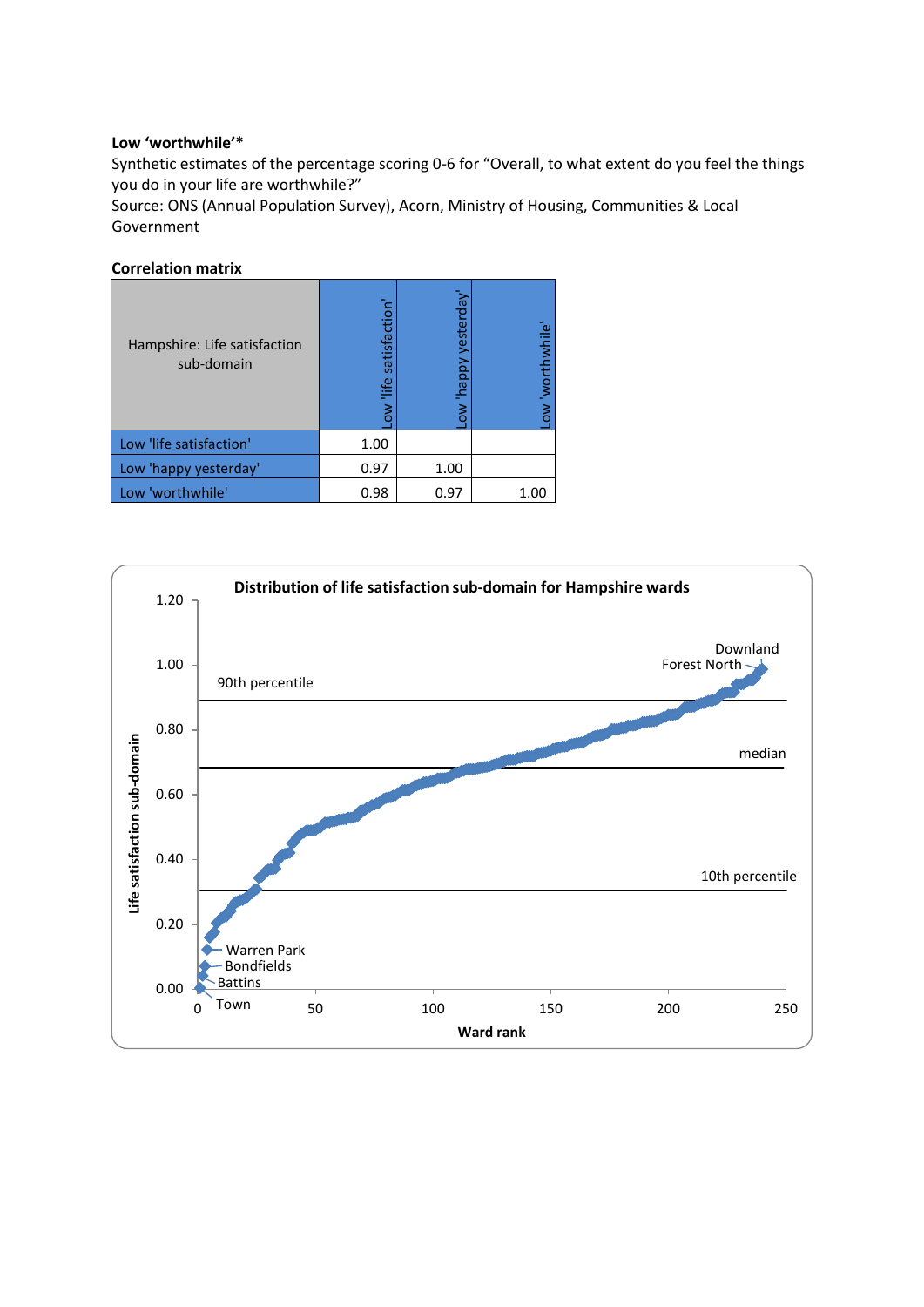| <b>Measures of central tendency</b> |      |
|-------------------------------------|------|
| Mean                                | 0.65 |
| Median                              | 0.68 |
|                                     |      |
| <b>Measures of range</b>            |      |
| Minimum                             | 0.00 |
| Maximum                             | 0.99 |
| Mean of bottom decile               | 0.21 |
| Mean of top decile                  | 0.93 |
| Ratio of top: bottom decile         | 4.38 |
| Slope of mid-section                | 0.00 |

## **Overall 'self' domain**

| Hampshire: 'Self' domain  | cation | Material wellbeing | Health | satisfaction<br>÷ |
|---------------------------|--------|--------------------|--------|-------------------|
| Education                 | 1.00   |                    |        |                   |
| <b>Material wellbeing</b> | 0.89   | 1.00               |        |                   |
| Health                    | 0.82   | 0.83               | 1.00   |                   |
| Life satisfaction         | 0.83   | 0.90               | 0.82   | 1.00              |

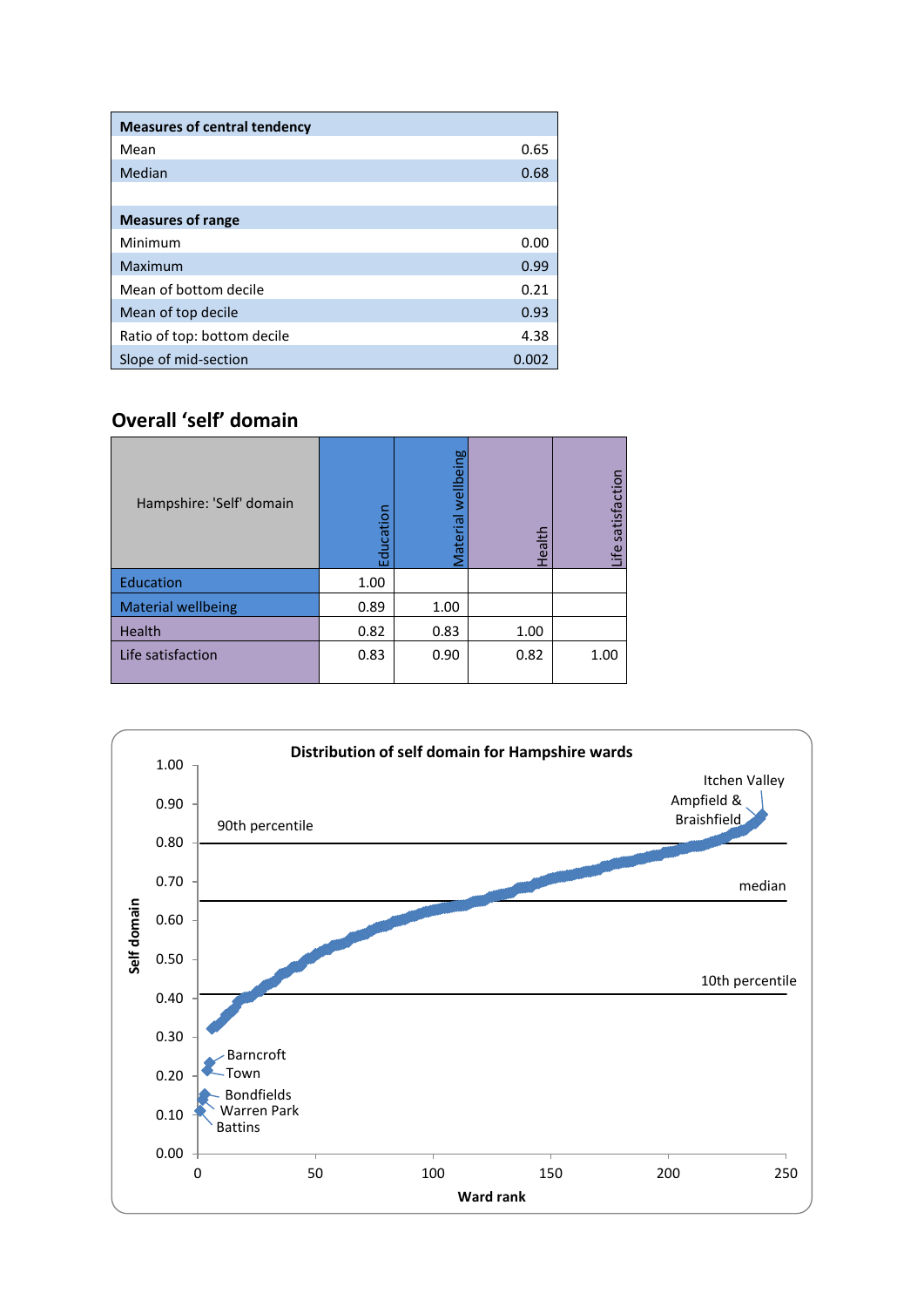| <b>Measures of central tendency</b> |       |
|-------------------------------------|-------|
| Mean                                | 0.63  |
| Median                              | 0.65  |
|                                     |       |
| <b>Measures of range</b>            |       |
| Minimum                             | 0.11  |
| Maximum                             | 0.87  |
| Mean of bottom decile               | 0.33  |
| Mean of top decile                  | 0.83  |
| Ratio of top: bottom decile         | 2.52  |
| Slope of mid-section                | 0.001 |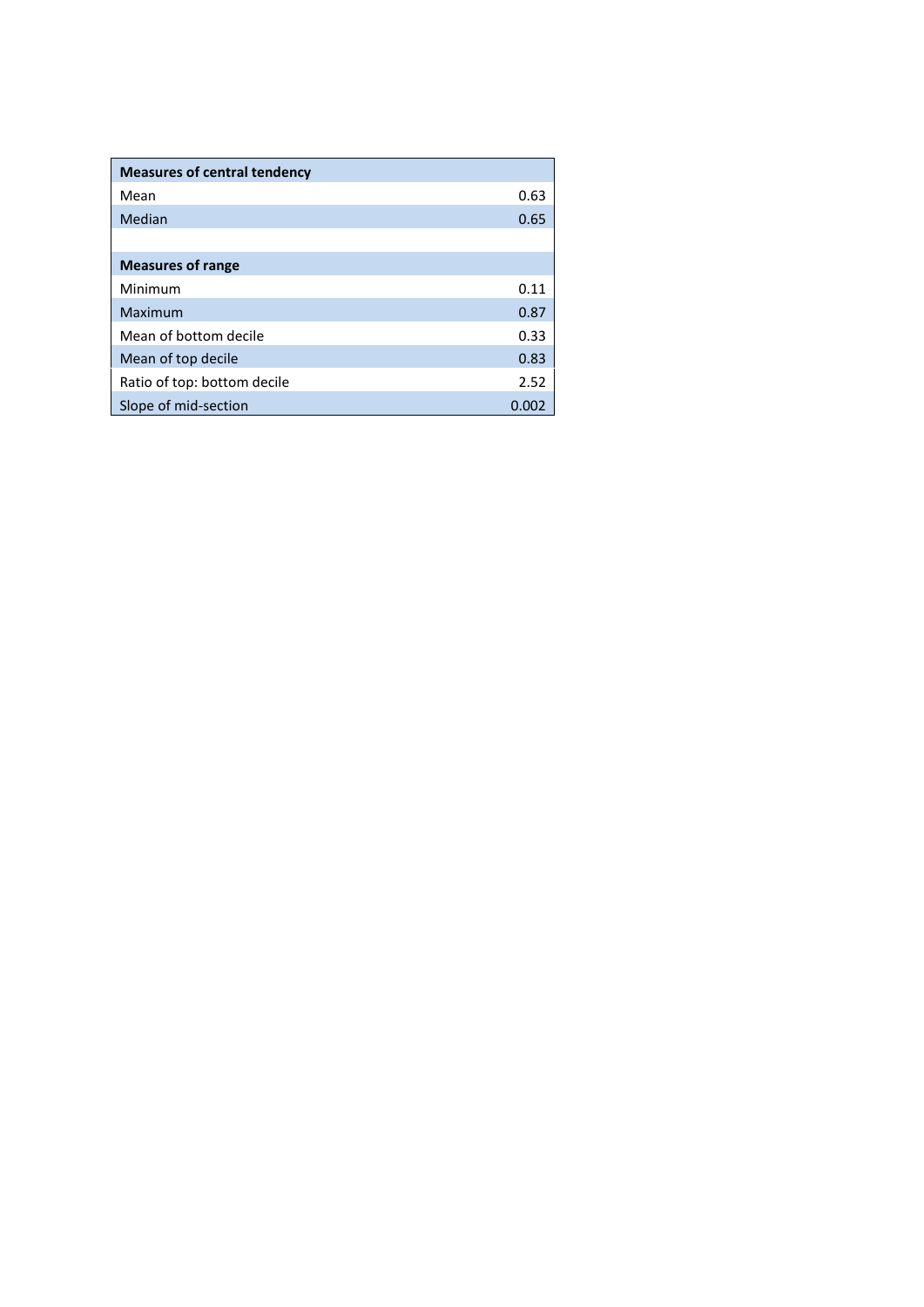## **Supports domain**

## **Strong & stable families**

#### **Married couple households with children**

% living in households consisting of married couples with dependent children, 2011 Source: Census

#### **Households with children but no adult in employment**

% living in households with dependent children, but no adults in employment, 2011 Source: Census

#### **Lone parent households with children: Dependent\***

% living in households consisting of a lone parent with dependent children, 2011 Source: Census.

#### **Lone parent households with children: Any\***

% living in households consisting of a lone parent with children (either dependent or nondependent), 2011 Source: Census

#### **Divorcee households\***

% households headed by an adult (aged 16+) not living in a couple and divorced, 2011 Source: Census

#### **Carers**

% providing 50+ hours of unpaid care per week, 2011 Source: Census

#### **Young carers**

% children and young people (aged 0-24) providing unpaid care, 2011 Source: Census

#### **Under-occupied households – single person aged 65+\***

% households that are under-occupied by a single-person aged 65+, 2011 Source: Census.

#### **One person pensioner households\***

% living in one person pensioner (aged 65+) households, 2011 Source: Census

#### **Social isolation\***

Modelled social isolation propensity indicator, 2015. Source: Census, modelled at HCC

#### **Safe from harm: domestic abuse victims**

Domestic abuse incidents, rate per 1,000 population, 2016/17 Source: Hampshire Constabulary

#### **Safe from harm: adult safeguarding incidents**

Adult social care safeguarding enquiries, 2015-17 Source: Adults' Health and Care Information Team, Hampshire County Council

#### **Safe from harm: child safeguarding incidents**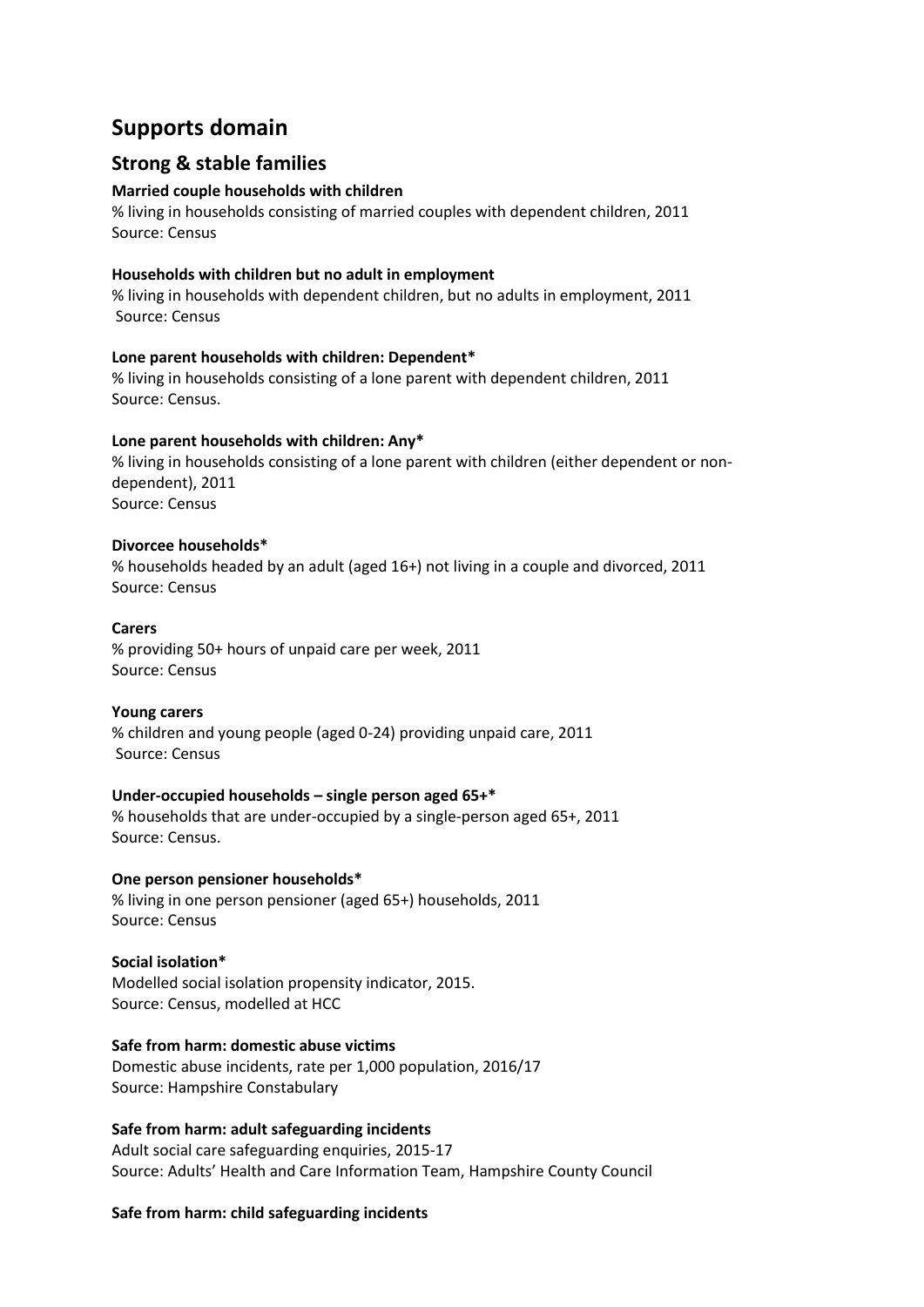Children's social care referrals progressing to an initial assessment, April 2015 to November 2017 Source: Children's Service Data and Information Team, Hampshire County Council

| Hampshire - Strong and<br>stable families subdomain | Married with children | employment with<br>children<br>$\overline{2}$ | parents (dependent)<br>Lone | Lone parents (any age) | Divorcee households | Carers       | carers<br>Young | 65+<br>Under-occupied, aged | pensioners<br>person<br><b>One</b> | ocial isolation<br>ū | abuse incidents<br>Domestic | referrals<br>Social care<br>(adults) | referrals<br>Social care<br>(children) |
|-----------------------------------------------------|-----------------------|-----------------------------------------------|-----------------------------|------------------------|---------------------|--------------|-----------------|-----------------------------|------------------------------------|----------------------|-----------------------------|--------------------------------------|----------------------------------------|
| Married with children                               | $\mathbf{1}$          |                                               |                             |                        |                     |              |                 |                             |                                    |                      |                             |                                      |                                        |
| No employment with children                         | 0.37                  | $\mathbf{1}$                                  |                             |                        |                     |              |                 |                             |                                    |                      |                             |                                      |                                        |
| Lone parents (dependent)                            | 0.39                  | 0.92                                          | $\mathbf{1}$                |                        |                     |              |                 |                             |                                    |                      |                             |                                      |                                        |
| Lone parents (any)                                  | 0.45                  | 0.91                                          | 0.98                        | $\mathbf{1}$           |                     |              |                 |                             |                                    |                      |                             |                                      |                                        |
| Divorcee households                                 | 0.54                  | 0.69                                          | 0.81                        | 0.83                   | 1                   |              |                 |                             |                                    |                      |                             |                                      |                                        |
| <b>Carers</b>                                       | 0.67                  | 0.44                                          | 0.39                        | 0.47                   | 0.38                | $\mathbf{1}$ |                 |                             |                                    |                      |                             |                                      |                                        |
| Young carers                                        | 0.52                  | 0.32                                          | 0.35                        | 0.41                   | 0.45                | 0.50         | 1               |                             |                                    |                      |                             |                                      |                                        |
| Under-occupied, aged 65+                            | 0.49                  | $-0.32$                                       | $-0.33$                     | $-0.27$                | $-0.11$             | 0.38         | 0.19            | $\mathbf{1}$                |                                    |                      |                             |                                      |                                        |
| One person pensioners                               | 0.61                  | $-0.19$                                       | $-0.17$                     | $-0.11$                | 0.13                | 0.40         | 0.31            | 0.90                        | $\mathbf{1}$                       |                      |                             |                                      |                                        |
| Social isolation                                    | 0.79                  | 0.29                                          | 0.32                        | 0.39                   | 0.49                | 0.66         | 0.55            | 0.55                        | 0.75                               | $\mathbf{1}$         |                             |                                      |                                        |
| Domestic abuse incidents                            | 0.43                  | 0.78                                          | 0.78                        | 0.77                   | 0.63                | 0.38         | 0.35            | $-0.24$                     | $-0.10$                            | 0.36                 | $\mathbf{1}$                |                                      |                                        |
| Social care referrals (adults)                      | 0.27                  | $-0.01$                                       | $-0.03$                     | 0.01                   | 0.09                | 0.17         | 0.24            | 0.26                        | 0.31                               | 0.28                 | 0.08                        | $\mathbf{1}$                         |                                        |
| Social care referrals<br>(children)                 | 0.52                  | 0.85                                          | 0.83                        | 0.85                   | 0.70                | 0.54         | 0.44            | $-0.15$                     | $-0.02$                            | 0.46                 | 0.78                        | 0.08                                 | 1                                      |
|                                                     |                       |                                               |                             |                        |                     |              |                 |                             |                                    |                      |                             |                                      |                                        |

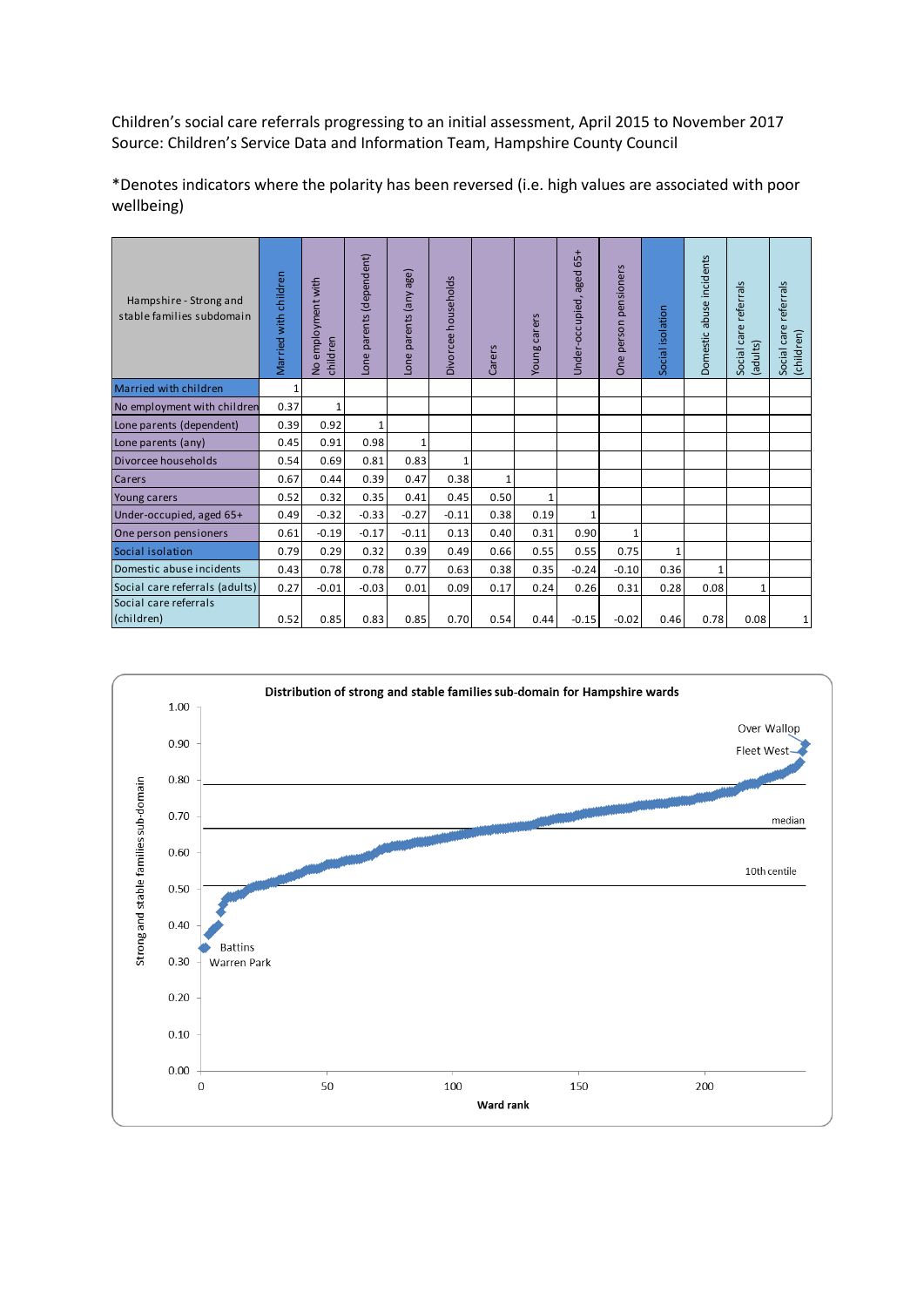| <b>Measures of central tendency</b> |       |
|-------------------------------------|-------|
| Mean                                | 0.66  |
| Median                              | 0.67  |
|                                     |       |
| <b>Measures of range</b>            |       |
| Minimum                             | 0.34  |
| Maximum                             | 0.90  |
| Mean of bottom decile               | 0.45  |
| Mean of top decile                  | 0.82  |
| Ratio of top: bottom decile         | 1.80  |
| Slope of mid-section                | 0.001 |

## **Social capital (modelled)**

#### **Voluntary work**

Synthetic estimates of the % who participate in any voluntary work, modelled from weighted Community Life Survey data on the basis of NS-SEC distributions, 2011 Source: Community Life Survey, Census

#### **Environmental organisation membership**

Synthetic estimates of the % who are a member of an environmental organisation, modelled from weighted Community Life Survey data on the basis on NS-SEC distributions, 2011 Source: Community Life Survey, Census

#### **Sports/hobby organisation membership**

Synthetic estimates of the % who are a member of a sports organisation, modelled using Sport England Market Segmentation data, 2010 Source: Sport England Market Segmentation

#### **Participation in sport**

Synthetic estimates of those % who play sport at least once a week, modelled using Sport England Market Segmentation data, 2010 Source: Sport England Market Segmentation

#### **Sense of community: belong to neighbourhood**

Synthetic estimates of the % who feel that they 'belong to neighbourhood', modelled using weighted Community Life Survey data on the basis of economic activity categorisation Source: Community Life Survey, Census

#### **Sense of community: talk to neighbours**

Synthetic estimates of the % who feel that they 'belong to neighbourhood', modelled using weighted Community Life Survey data on the basis of economic activity categorisation Source: Community Life Survey, Census

#### **Transiency\***

% not living at the same address on year age, 2011 Source: Census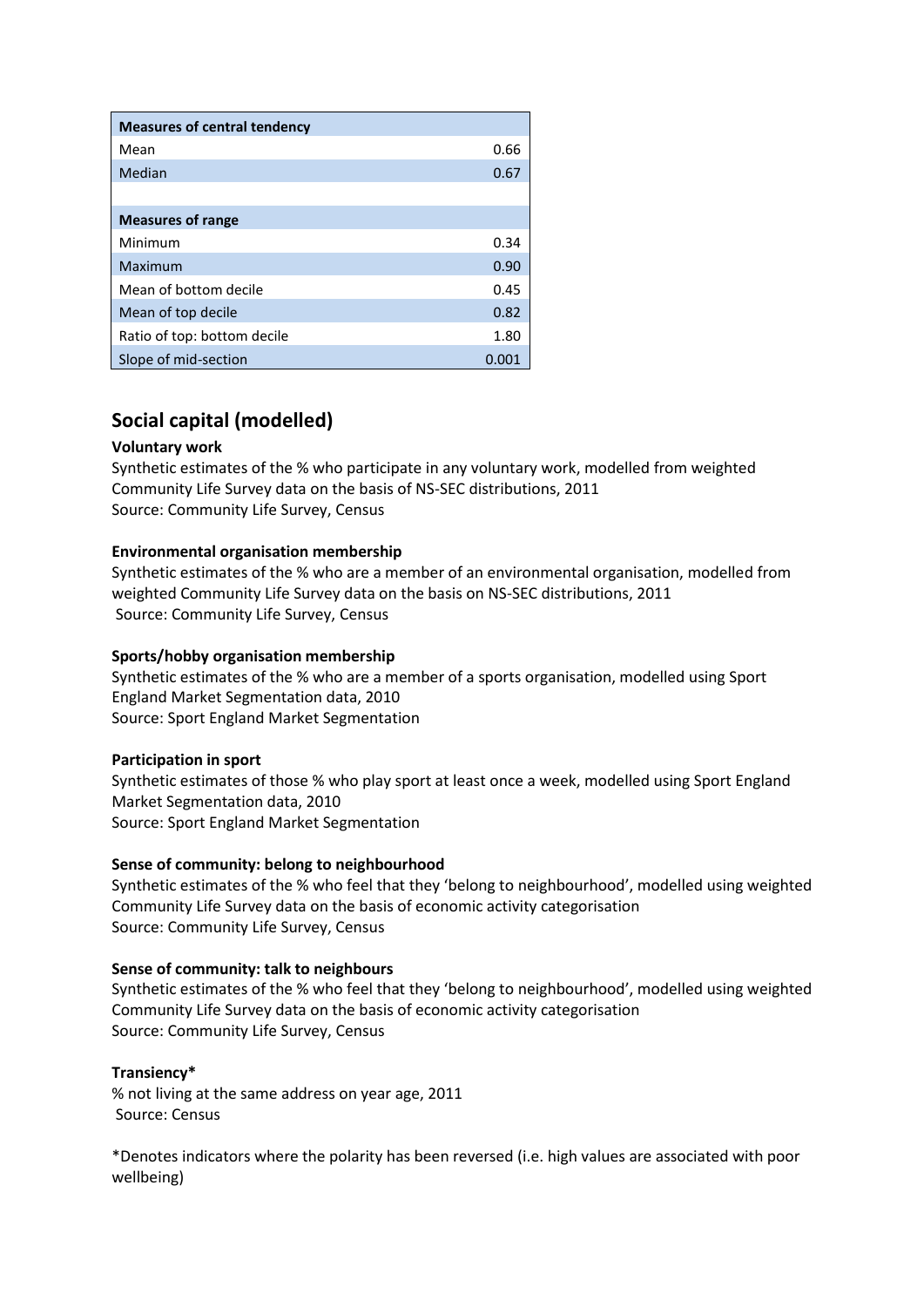| Hampshire - Social capital<br>subdomain | Voluntary work | Environmental<br>ganisation<br>$\overline{5}$ | Sports/hobby organisation | Participation in sport | Election turnout | neighbourhood<br>Belong to | Talk to neighbours | Transiency |
|-----------------------------------------|----------------|-----------------------------------------------|---------------------------|------------------------|------------------|----------------------------|--------------------|------------|
| <b>Voluntary work</b>                   |                |                                               |                           |                        |                  |                            |                    |            |
| Environmental organisation              | 0.67           |                                               |                           |                        |                  |                            |                    |            |
| Sports / hobby organisation             | 0.88           | 0.55                                          | 1                         |                        |                  |                            |                    |            |
| Participation in sport                  | 0.79           | 0.55                                          | 0.91                      |                        |                  |                            |                    |            |
| <b>Election turnout</b>                 | 0.76           | 0.54                                          | 0.72                      | 0.52                   | 1                |                            |                    |            |
| Belong to neighbourhood                 | 0.39           | $-0.31$                                       | 0.30                      | 0.20                   | 0.27             |                            |                    |            |
| Talk to neighbours                      | $-0.39$        | $-0.54$                                       | $-0.44$                   | $-0.45$                | $-0.32$          | 0.53                       |                    |            |
| Transiency                              | $-0.02$        | $-0.29$                                       | 0.10                      | $-0.09$                | 0.27             | 0.23                       | 0.04               | 1          |



| <b>Measures of central tendency</b> |       |
|-------------------------------------|-------|
| Mean                                | 0.55  |
| Median                              | 0.56  |
|                                     |       |
| <b>Measures of range</b>            |       |
| Minimum                             | 0.28  |
| Maximum                             | 0.74  |
| Mean of bottom decile               | 0.36  |
| Mean of top decile                  | 0.69  |
| Ratio of top: bottom decile         | 1.91  |
| Slope of mid-section                | 0.001 |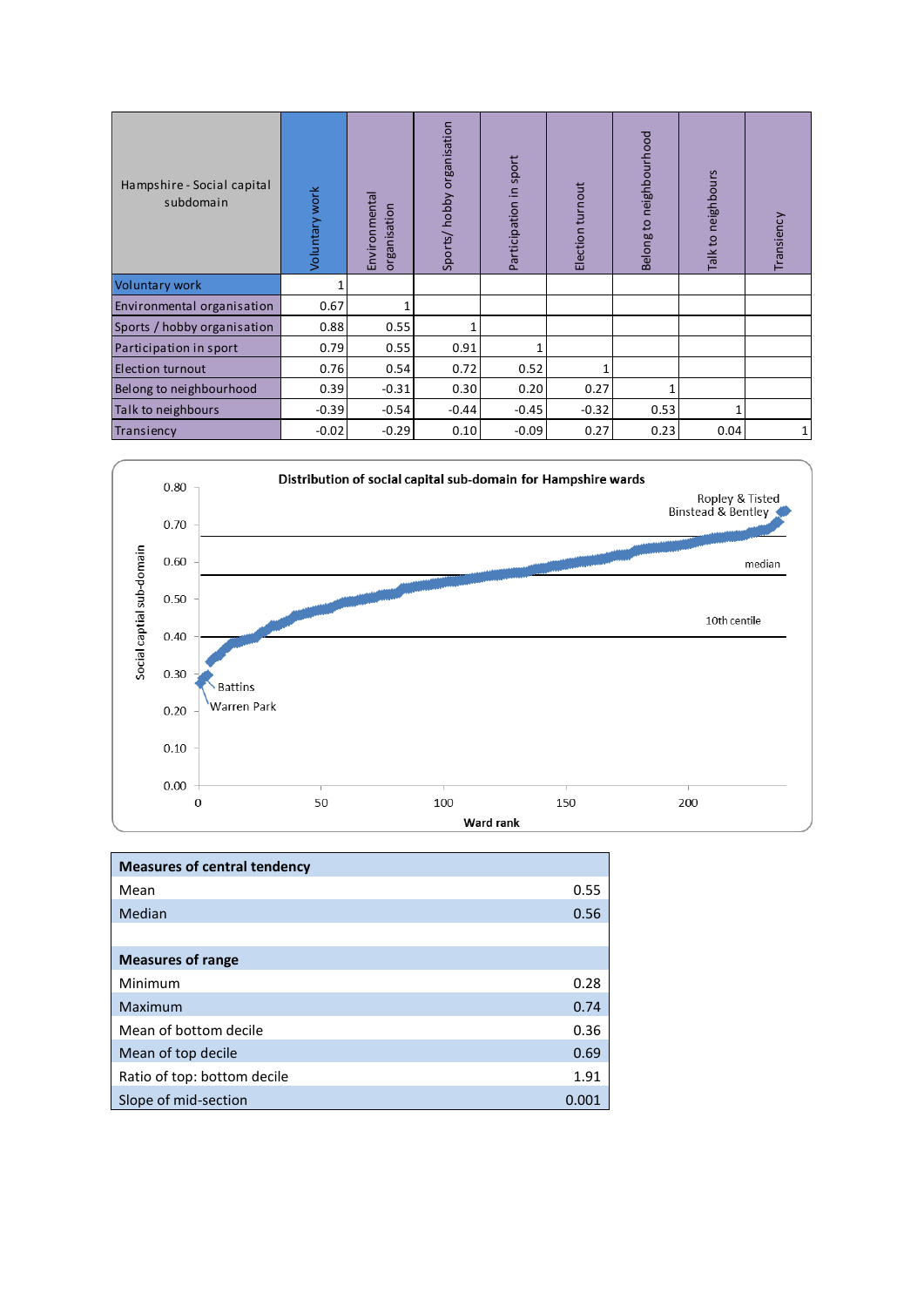# **Overall 'supports' domain**

| Hampshire - Supports<br>Domain | stable families<br>ळ<br>rong | Social Capita |
|--------------------------------|------------------------------|---------------|
| Strong & stable families       | 1                            |               |
| <b>Social Capital</b>          | 0.85                         | 1.00          |



| <b>Measures of central tendency</b> |       |
|-------------------------------------|-------|
| Mean                                | 0.60  |
| Median                              | 0.62  |
|                                     |       |
| <b>Measures of range</b>            |       |
| Minimum                             | 0.31  |
| Maximum                             | 0.82  |
| Mean of bottom decile               | 0.41  |
| Mean of top decile                  | 0.74  |
| Ratio of top: bottom decile         | 1.80  |
| Slope of mid-section                | 0.001 |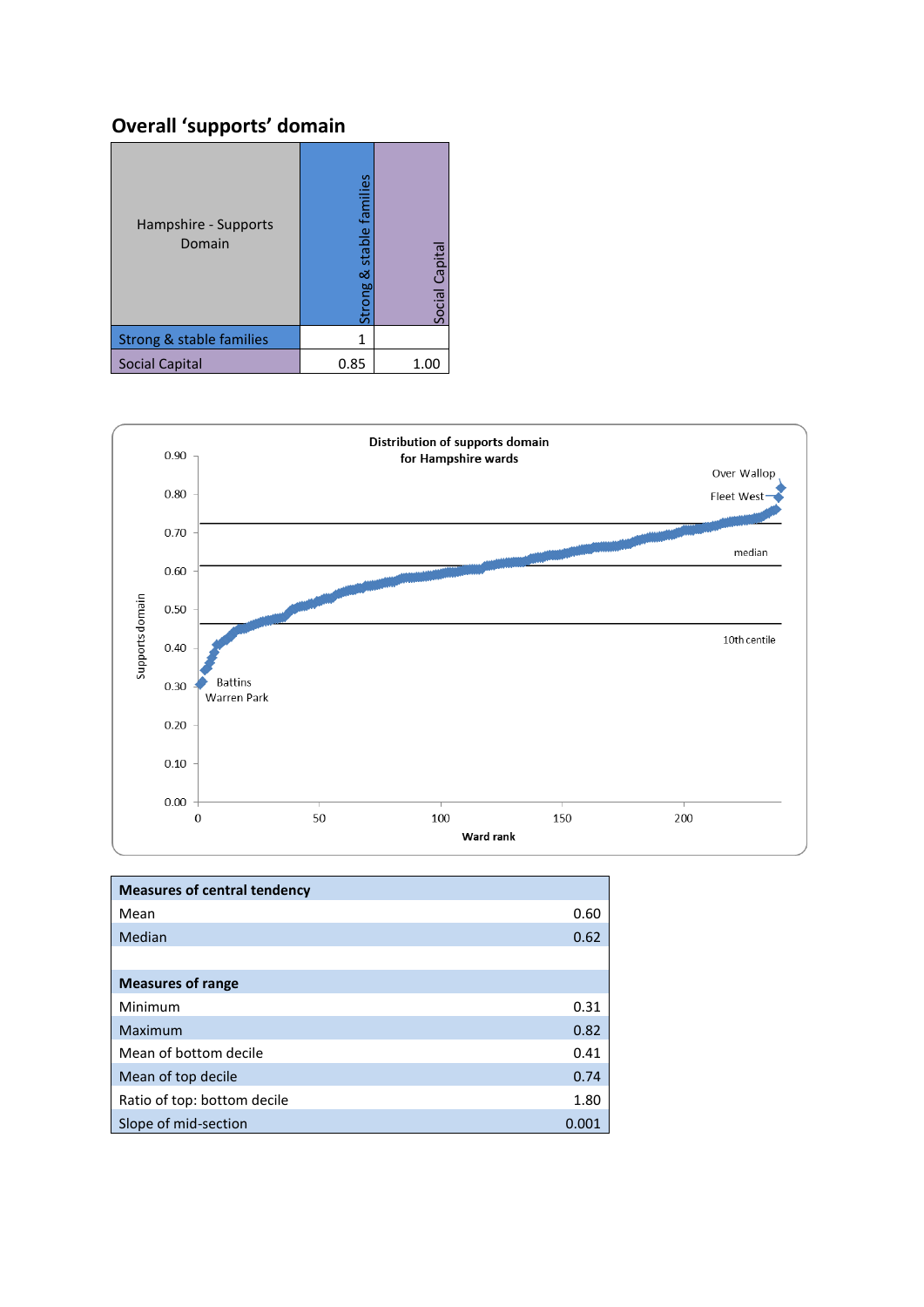## **Systems and structures domain**

## **Enabling Infrastructure**

#### **Renting households\***

% households living in rented accommodation (or living rent free), 2011 Source: Census

#### **Over-occupied households\***

% households that are over-occupied, 2011 Source: Census

#### **Travel to work: less than 10km**

% employed adults travelling less than 10km to work (or working from home), 2011 Source: Census

#### **Access to services: Distance to GP\***

Distance to nearest GP, 2015 Source: Department for Transport

#### **Access to services: Distance to A&E\***

Distance to nearest urgent care centre / A&E, 2015 Source: Department for Transport

#### **Barriers to housing and services IMD domain\***

Source: IMD 2015, Ministry of Housing, Communities & Local Government

\*Denotes indicators where the polarity has been reversed (i.e. high values are associated with poor wellbeing)

| Hampshire - Enabling<br>infrastructure subdomain    | households<br>Renting | Over-occupied households | Travel to work | $\sim$<br>O<br>$\overline{c}$<br>Access | to hospita<br>Access | Barriers to<br>services<br>pu<br><b>IMD 2015</b><br>housing a |
|-----------------------------------------------------|-----------------------|--------------------------|----------------|-----------------------------------------|----------------------|---------------------------------------------------------------|
| <b>Renting households</b>                           | $\mathbf{1}$          |                          |                |                                         |                      |                                                               |
| Over-occupied households                            | 0.72                  | 1                        |                |                                         |                      |                                                               |
| Travel to work                                      | $-0.26$               | $-0.37$                  | 1              |                                         |                      |                                                               |
| Access to GP                                        | $-0.11$               | $-0.34$                  | 0.41           | 1                                       |                      |                                                               |
| Access to hospital                                  | $-0.18$               | $-0.29$                  | 0.36           | 0.35                                    | 1                    |                                                               |
| <b>IMD 2015 Barriers to</b><br>housing and services | 0.13                  | $-0.18$                  | 0.35           | 0.73                                    | 0.30                 | 1.00                                                          |

The correlation matrix shows a mix of positive and negative correlations between the six measures of enabling infrastructure at ward level. In particular, the measures relating to poor housing often negatively correlate with measures relating to access to services. This is to be expected due to the influence of deprived urban areas, where housing is poor but access to services is good.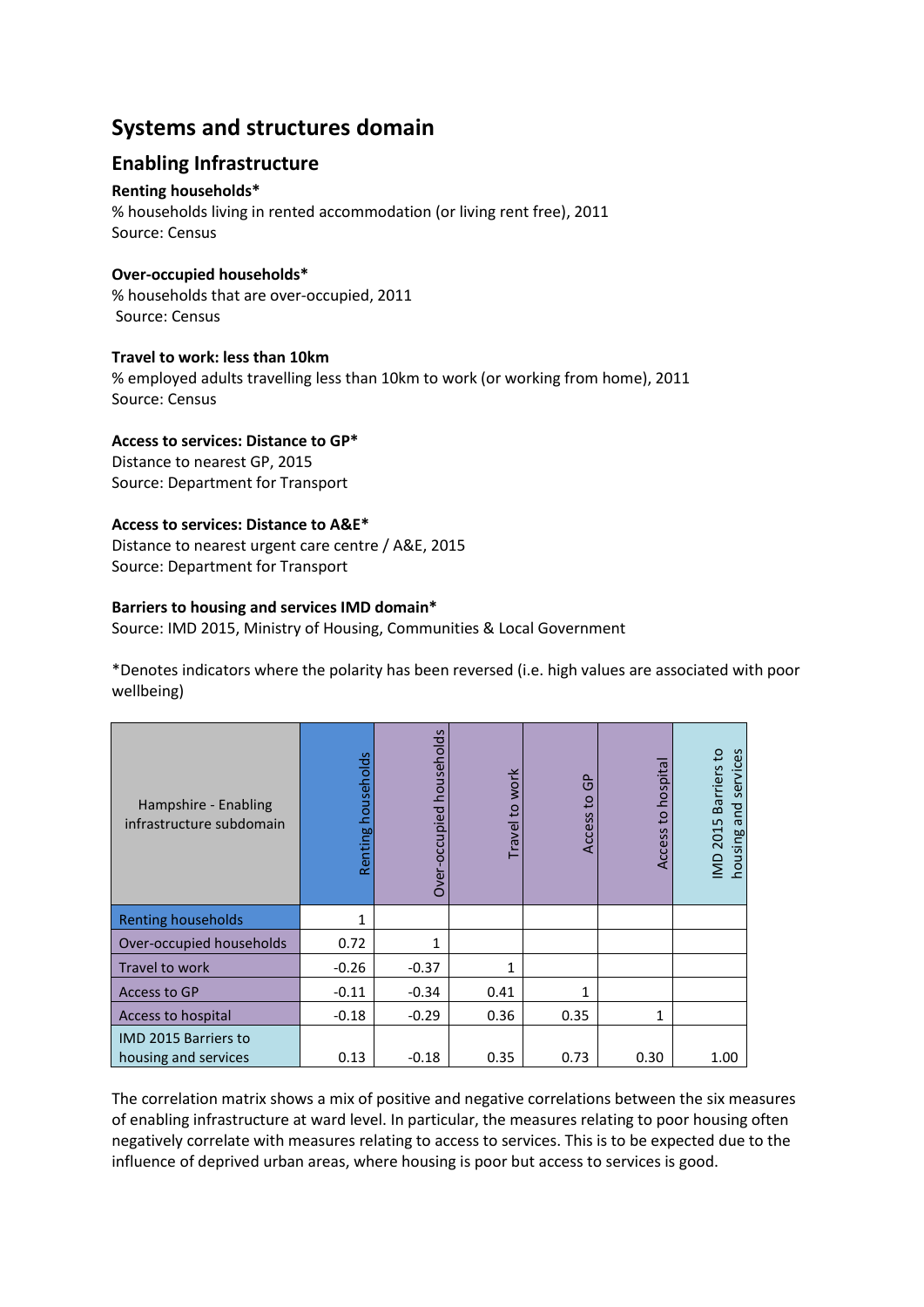

| <b>Measures of central tendency</b> |       |
|-------------------------------------|-------|
| Mean                                | 0.68  |
| Median                              | 0.70  |
|                                     |       |
| <b>Measures of range</b>            |       |
| Minimum                             | 0.33  |
| Maximum                             | 0.89  |
| Mean of bottom decile               | 0.48  |
| Mean of top decile                  | 0.81  |
| Ratio of top: bottom decile         | 1.68  |
| Slope of mid-section                | 0.001 |

### **Enabling Infrastructure**

#### **Number of businesses**

Number of businesses by MSOA, per head of population, 2016 Source: UK Business Counts, ONS

#### **Access to employment \***

Average travel times to public transport / walking to medium-sized employment centres (with 500 to 4999 jobs available), 2016 Source: Department for Transport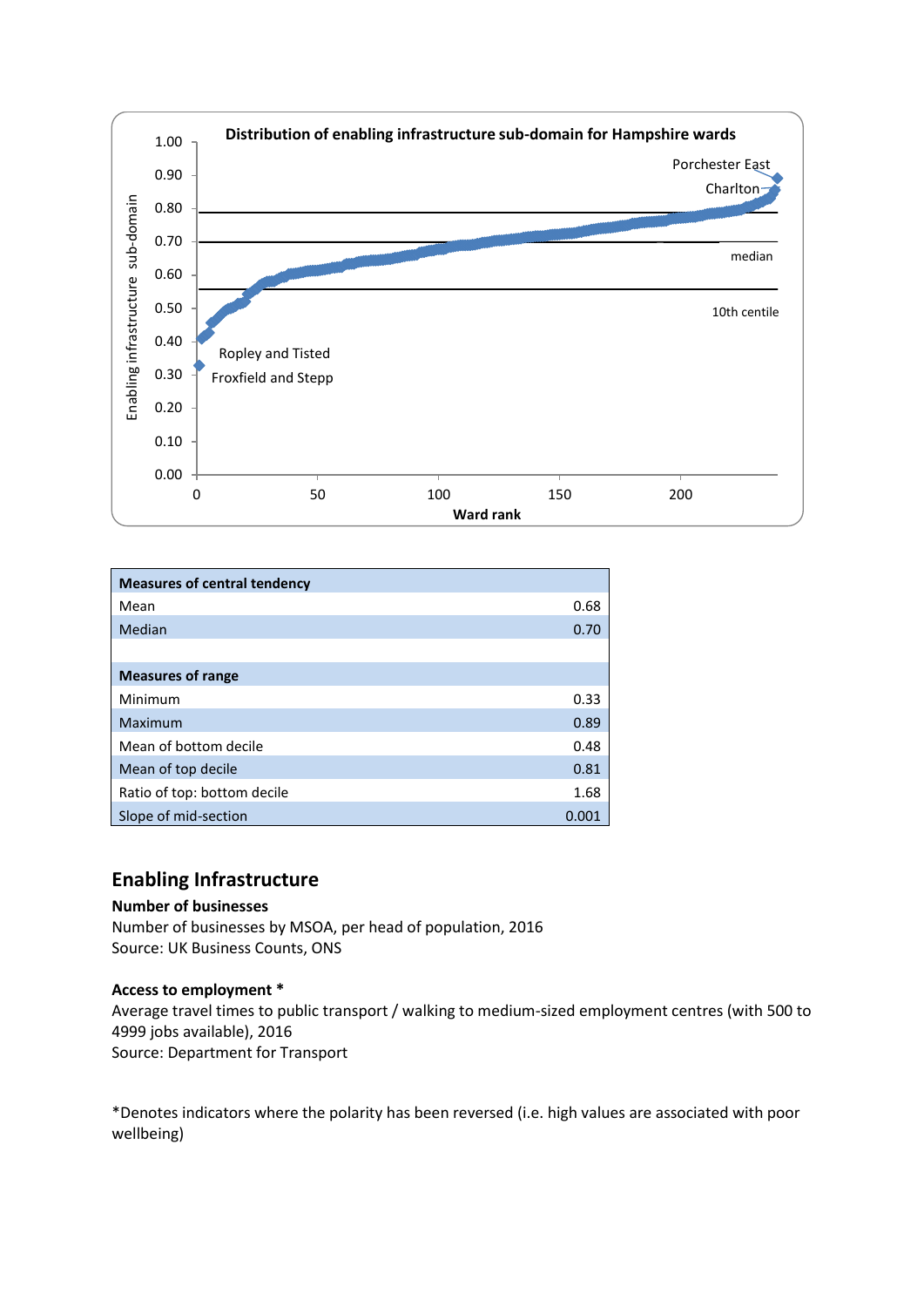| Hampshire - Local<br>economy subdomain      | 'ठ<br>Businesses per head<br>population | Access to employment |
|---------------------------------------------|-----------------------------------------|----------------------|
| <b>Businesses per head of</b><br>population |                                         |                      |
| Access to employment                        | -0.47                                   |                      |



| <b>Measures of central tendency</b> |       |
|-------------------------------------|-------|
| Mean                                | 0.58  |
| Median                              | 0.57  |
|                                     |       |
| <b>Measures of range</b>            |       |
| Minimum                             | 0.18  |
| Maximum                             | 0.96  |
| Mean of bottom decile               | 0.45  |
| Mean of top decile                  | 0.72  |
| Ratio of top: bottom decile         | 1.60  |
| Slope of mid-section                | 0.001 |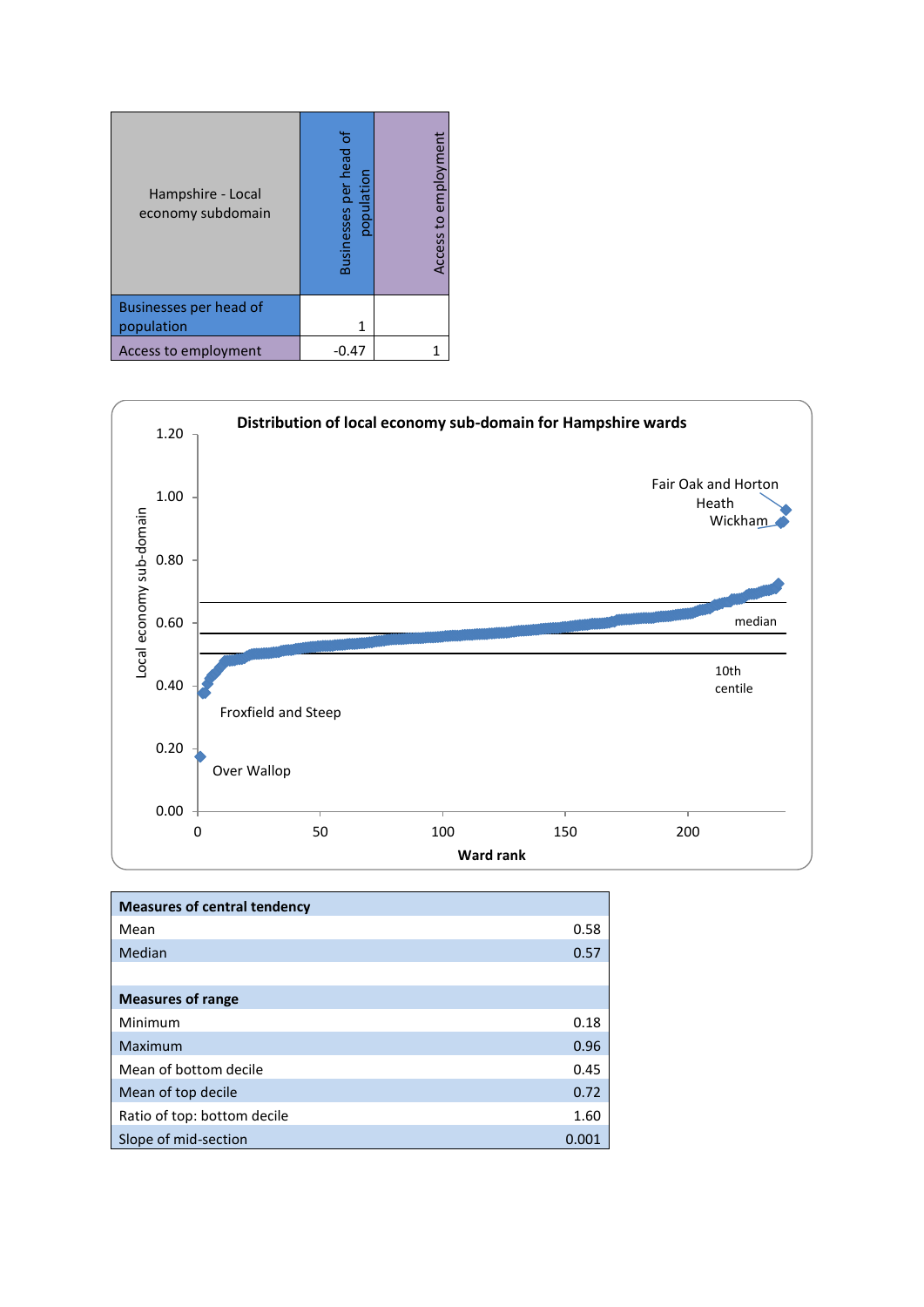## **Effective public services**

#### **Satisfaction with GP**

% who would recommend GP surgery to someone who has just moved to the area (modelled from practice-level data), 2016. Source: GP Patient Survey, Patients registered at a GP practice, NHS Digital

#### **Satisfaction with local police**

Synthetic estimates of the % rating local police as doing a good or excellent job, modelled using NS-SEC distribution Source: British Crime Survey

#### **Library usage**

Synthetic estimates of library usage based on Sports England Market Segmentation data Source: Sport England Market Segmentation

• Place holder until data supply from Library Services

| Hampshire - Effective<br>public services subdomain | င်္င<br>Satisfaction with | police<br>Satisfaction with local | ibrary usage |
|----------------------------------------------------|---------------------------|-----------------------------------|--------------|
| Satisfaction with GP                               | 1                         |                                   |              |
| Satisfaction with local                            |                           |                                   |              |
| police                                             | 0.32                      | 1                                 |              |
| Library usage                                      | 0.27                      | 0.77                              |              |

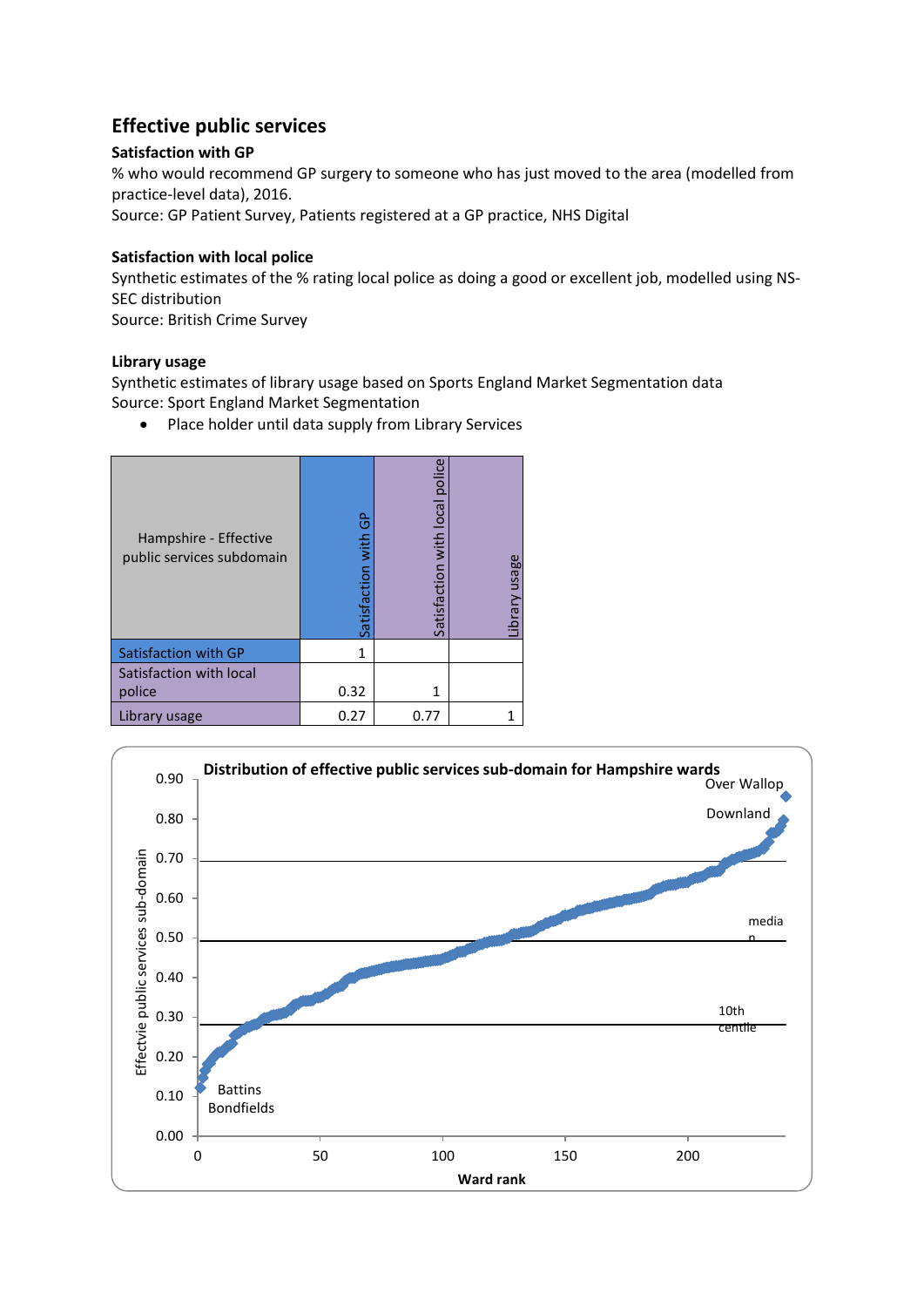| <b>Measures of central tendency</b> |      |
|-------------------------------------|------|
| Mean                                | 0.49 |
| Median                              | 0.49 |
|                                     |      |
| <b>Measures of range</b>            |      |
| Minimum                             | 0.12 |
| Maximum                             | 0.86 |
| Mean of bottom decile               | 0.23 |
| Mean of top decile                  | 0.73 |
| Ratio of top: bottom decile         | 3.23 |
| Slope of mid-section                | 0.00 |

## **Crime & antisocial behaviour**

#### **Feeling safe: walking alone at night**

Synthetic estimates of the % who feel safe walking alone at night, modelled from the Community Life Survey using NS-SEC distribution Source: Community Life Survey

#### **Concerned about burglary**

Synthetic estimates of the % who are concerned about burglary, modelled from the British Crime Survey Source: British Crime Survey

#### **Crime: All recorded\***

Reported crime rate: all recorded crime (rate per 1,000 population), August 2015 to August 2016. Excludes antisocial behaviour. Source: police.data.uk

#### **Crime: Burglary\***

Reported crime rate: burglary (rate per 1,000 population), August 2015 to August 2016. Source: police.data.uk

#### **Crime: Antisocial behaviour\***

Reported crime rate: antisocial behaviour (rate per 1,000 population), August 2015 to August 2016. Excludes antisocial behaviour. Source: police.data.uk

#### **Crime: Violence and sexual offences\***

Reported crime rate: violence and sexual offences (rate per 1,000 population), August 2015 to August 2016. Excludes antisocial behaviour. Source: police.data.uk

#### **Crime IMD domain\***

Source: IMD 2015, Ministry of Housing, Communities & Local Government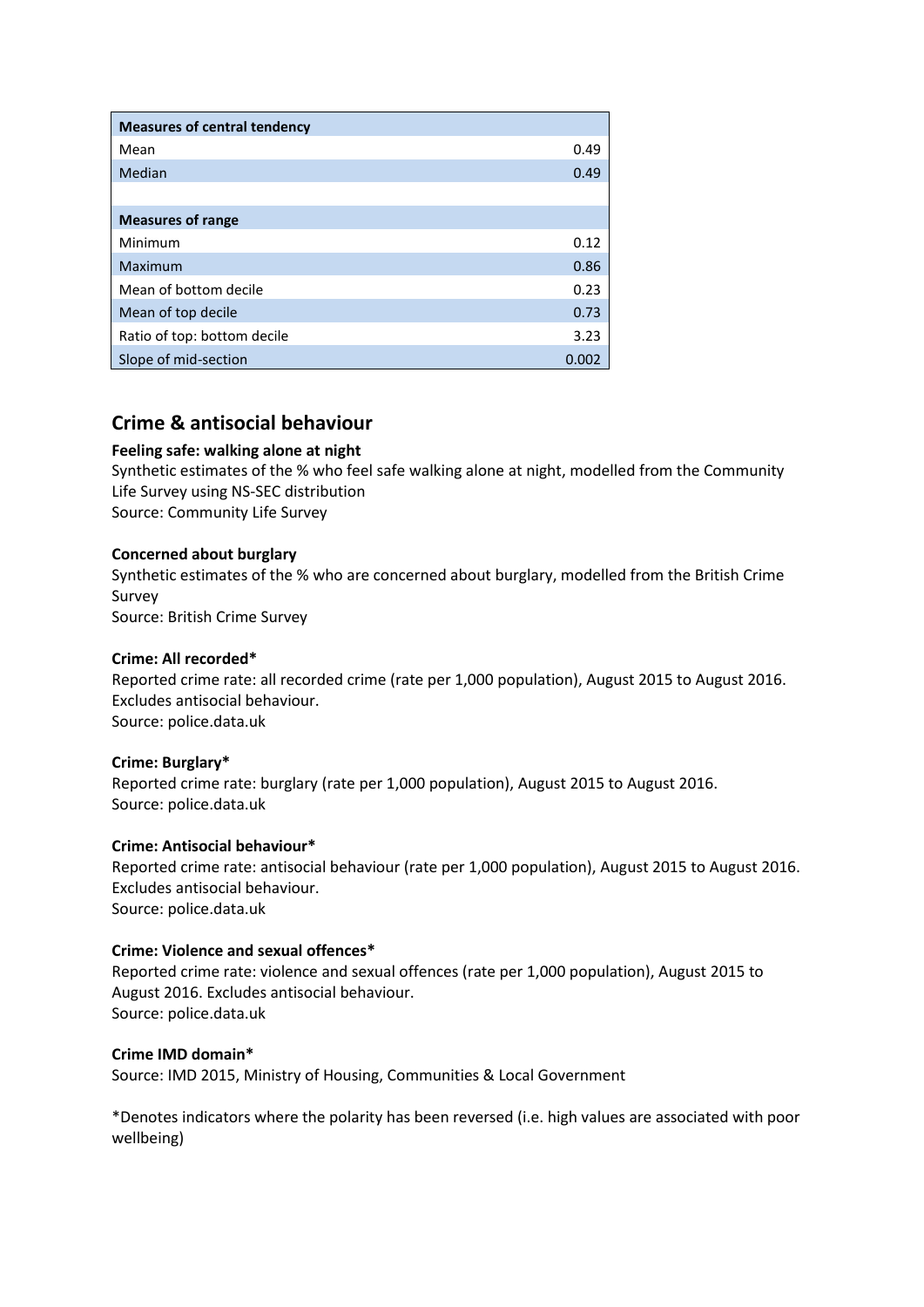| Hampshire - Crime<br>subdomain      | $\vec{a}$<br>Feel safe walking alone<br>night | about burglary<br>Concerned | All recorded crime | Vielain<br>മ | Antisocial behaviour | and sexual;<br><b>Jiolence</b><br>ces<br>c<br>offer | IMD 2015 Crime |
|-------------------------------------|-----------------------------------------------|-----------------------------|--------------------|--------------|----------------------|-----------------------------------------------------|----------------|
| Feel safe walking alone at<br>night | 1                                             |                             |                    |              |                      |                                                     |                |
| Concerned about burglary            | 0.80                                          | 1                           |                    |              |                      |                                                     |                |
| All recorded crime                  | 0.26                                          | 0.26                        | 1                  |              |                      |                                                     |                |
| <b>Burglary</b>                     | $-0.10$                                       | $-0.04$                     | 0.42               | $\mathbf{1}$ |                      |                                                     |                |
| Antisocial behaviour                | 0.48                                          | 0.48                        | 0.76               | 0.23         | 1                    |                                                     |                |
| Violence and sexual<br>offences     | 0.57                                          | 0.56                        | 0.72               | 0.18         | 0.93                 | 1                                                   |                |
| IMD 2015 Crime                      | 0.55                                          | 0.62                        | 0.55               | 0.28         | 0.61                 | 0.64                                                | 1              |



| <b>Measures of central tendency</b> |       |
|-------------------------------------|-------|
| Mean                                | 0.70  |
| Median                              | 0.72  |
|                                     |       |
| <b>Measures of range</b>            |       |
| Minimum                             | 0.14  |
| Maximum                             | 0.97  |
| Mean of bottom decile               | 0.49  |
| Mean of top decile                  | 0.84  |
| Ratio of top: bottom decile         | 1.72  |
| Slope of mid-section                | 0.001 |